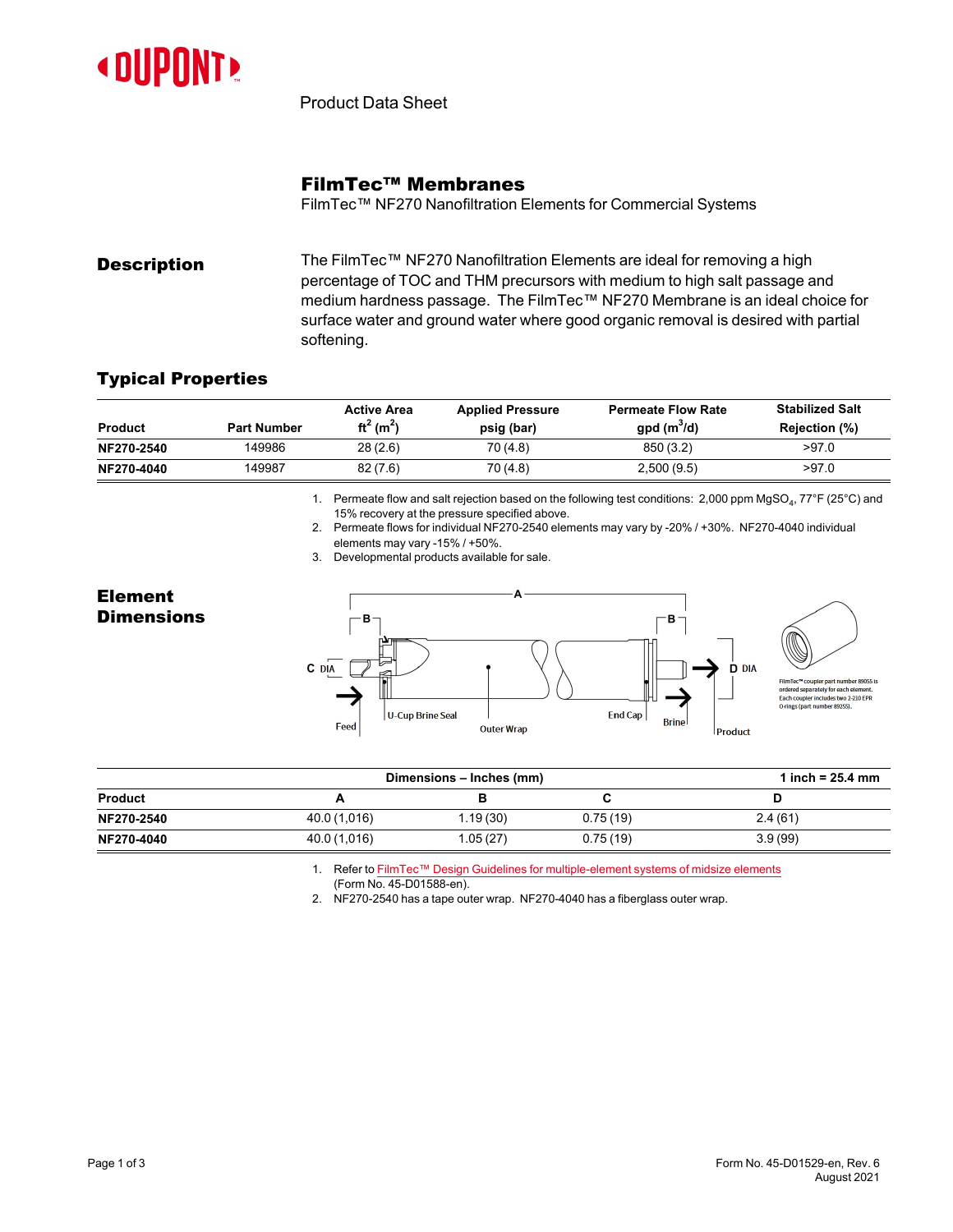| <b>Operating and</b>                  | Membrane Type                                                                                                                                                                                                                                                                                                                                                                                                                                                                                                                                                                                                                                     | Polypiperazine Thin-Film Composite   |  |  |  |  |
|---------------------------------------|---------------------------------------------------------------------------------------------------------------------------------------------------------------------------------------------------------------------------------------------------------------------------------------------------------------------------------------------------------------------------------------------------------------------------------------------------------------------------------------------------------------------------------------------------------------------------------------------------------------------------------------------------|--------------------------------------|--|--|--|--|
| <b>Cleaning Limits</b>                | <b>Maximum Operating Temperature</b>                                                                                                                                                                                                                                                                                                                                                                                                                                                                                                                                                                                                              | 113°F (45°C)                         |  |  |  |  |
|                                       | Maximum Operating Pressure                                                                                                                                                                                                                                                                                                                                                                                                                                                                                                                                                                                                                        | 600 psi (41 bar)                     |  |  |  |  |
|                                       | Maximum Feed Flow Rate                                                                                                                                                                                                                                                                                                                                                                                                                                                                                                                                                                                                                            |                                      |  |  |  |  |
|                                       | 4040 elements                                                                                                                                                                                                                                                                                                                                                                                                                                                                                                                                                                                                                                     | 16 gpm $(3.6 \text{ m}^3/\text{hr})$ |  |  |  |  |
|                                       | 2540 elements                                                                                                                                                                                                                                                                                                                                                                                                                                                                                                                                                                                                                                     | 6 gpm (1.4 m <sup>3</sup> /hr)       |  |  |  |  |
|                                       | Maximum Pressure Drop                                                                                                                                                                                                                                                                                                                                                                                                                                                                                                                                                                                                                             |                                      |  |  |  |  |
|                                       | tape wrapped                                                                                                                                                                                                                                                                                                                                                                                                                                                                                                                                                                                                                                      | 13 psig (0.9 bar)                    |  |  |  |  |
|                                       | fiberglassed                                                                                                                                                                                                                                                                                                                                                                                                                                                                                                                                                                                                                                      | 15 psig (1.0 bar)                    |  |  |  |  |
|                                       | pH Range                                                                                                                                                                                                                                                                                                                                                                                                                                                                                                                                                                                                                                          |                                      |  |  |  |  |
|                                       | Continuous Operation <sup>a</sup>                                                                                                                                                                                                                                                                                                                                                                                                                                                                                                                                                                                                                 | 3 - 10                               |  |  |  |  |
|                                       | Short-Term Cleaning (30 min.) <sup>b</sup>                                                                                                                                                                                                                                                                                                                                                                                                                                                                                                                                                                                                        | 1 - 12                               |  |  |  |  |
|                                       | Maximum Feed Silt Density Index                                                                                                                                                                                                                                                                                                                                                                                                                                                                                                                                                                                                                   | SDI <sub>5</sub>                     |  |  |  |  |
|                                       | Free Chlorine Tolerance <sup>c</sup>                                                                                                                                                                                                                                                                                                                                                                                                                                                                                                                                                                                                              | $< 0.1$ ppm                          |  |  |  |  |
|                                       | a. Maximum temperature for continuous operation above pH 10 is 95°F (35°C).<br>b. Refer to FilmTec™ Cleaning Guidelines (Form No. 45-D01696-en) for NF90.<br>c. Under certain conditions, the presence of free chlorine and other oxidizing agents will cause premature<br>membrane failure. Since oxidation damage is not covered under warranty, DuPontWater Solutions<br>recommends removing residual free chlorine by pretreatment prior to membrane exposure.  Please refer to<br>Dechlorinating Feedwater (Form No. 45-D01569-en) for more information.                                                                                     |                                      |  |  |  |  |
| Important<br><b>Information</b>       | Proper start-up of reverse osmosis water treatment systems is essential to prepare the<br>membranes for operating service and to prevent membrane damage due to<br>overfeeding or hydraulic shock. Following the proper start-up sequence also helps<br>ensure that system operating parameters conform to design specifications so that<br>system water quality and productivity goals can be achieved.                                                                                                                                                                                                                                          |                                      |  |  |  |  |
|                                       | Before initiating system start-up procedures, membrane pretreatment, loading of the<br>membrane elements, instrument calibration and other system checks should be<br>completed.                                                                                                                                                                                                                                                                                                                                                                                                                                                                  |                                      |  |  |  |  |
|                                       | Please refer to the application information literature entitled Start-Up Sequence<br>(Form No. 45-D01609-en) for more information.                                                                                                                                                                                                                                                                                                                                                                                                                                                                                                                |                                      |  |  |  |  |
| <b>Operation</b><br><b>Guidelines</b> | Avoid any abrupt pressure or cross-flow variations on the spiral elements during start-<br>up, shutdown, cleaning or other sequences to prevent possible membrane damage.<br>During start-up, a gradual change from a standstill to operating state is recommended<br>as follows:<br>• Feed pressure should be increased gradually over a 30-60 second time frame.<br>• Cross-flow velocity at set operating point should be achieved gradually over 15-                                                                                                                                                                                          |                                      |  |  |  |  |
| General<br><b>Information</b>         | 20 seconds.<br>• Keep elements moist at all times after initial wetting.<br>• If operating limits and guidelines given in this bulletin are not strictly followed, the<br>limited warranty will be null and void.<br>• To prevent biological growth during prolonged system shutdowns, it is<br>recommended that membrane elements be immersed in a preservative solution.<br>• The customer is fully responsible for the effects of incompatible chemicals and<br>lubricants on elements.<br>Maximum pressure drop across an entire pressure vessel (housing) is 30 psi (2.1<br>bar).<br>• Avoid static permeate-side backpressure at all times. |                                      |  |  |  |  |